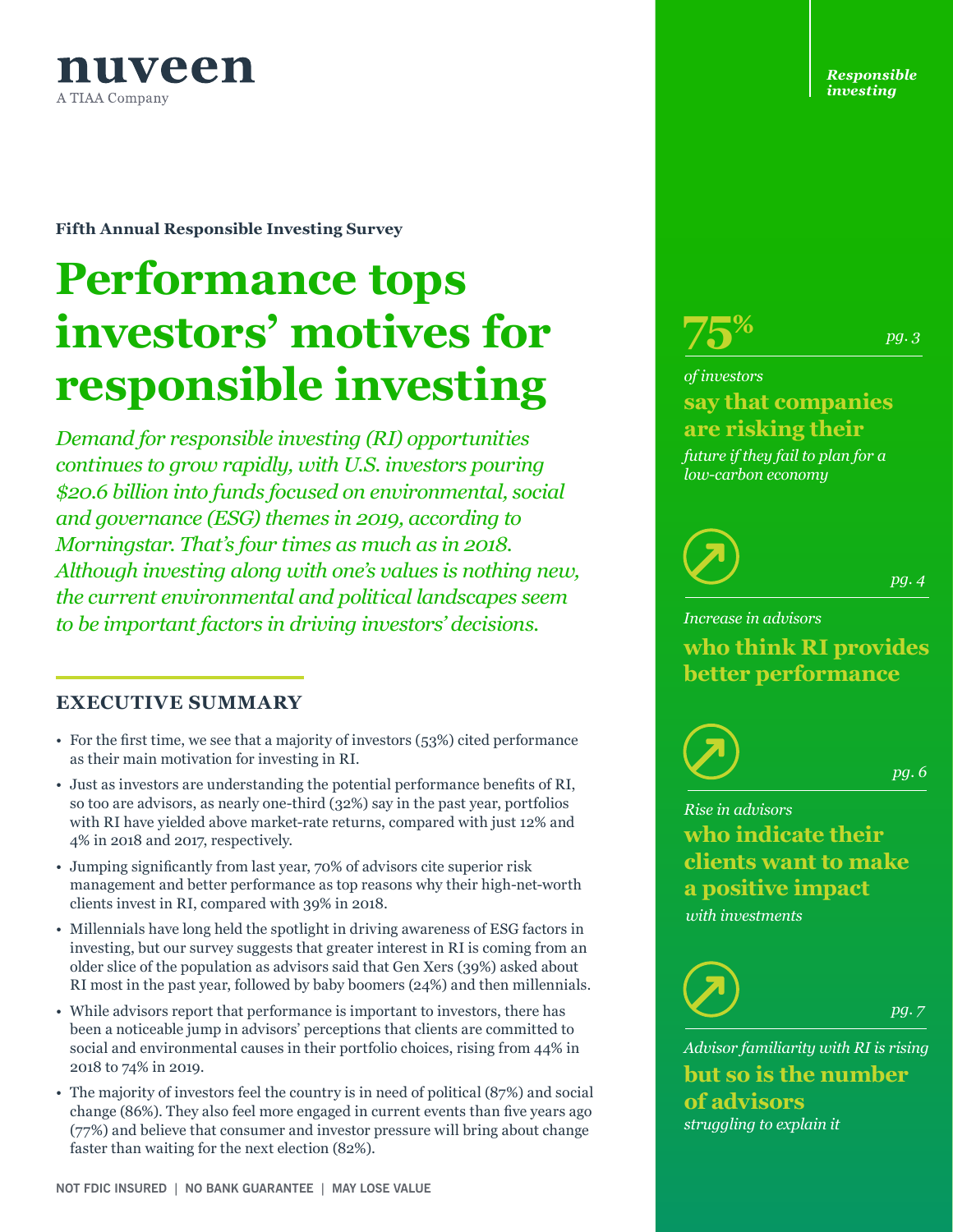### **PERFORMANCE PRIORITIES PREVAIL**

*The desire to make a material impact is still top of mind for investors, but this is the first time we see that a majority of investors (53%) cited performance as their main motivation for investing in RI.* 



# *85% agree*

*they will only invest responsibly if the returns are the same or better*

| Top 5 reasons for investing in RI                       |     |  |
|---------------------------------------------------------|-----|--|
| Better performance                                      | 53% |  |
| Align with my values                                    | 46% |  |
| Better risk management                                  | 38% |  |
| Better management for climate-change risks              | 34% |  |
| Better shareholder rights to keep boards<br>accountable | 28% |  |

#### **Understanding the performance benefits**

Just as investors are understanding the performance benefits of RI, so too are advisors, as nearly one-third (32%) believe portfolios with RI have yielded above market-rate returns in the past year, compared with just 12% and 4% in 2018 and 2017, respectively.



*of advisors say portfolios with RI have yielded above market-rate returns in the past year*

**Even more striking in this year's study is the increase in advisors who say that investors incorporating RI in their portfolios typically outperform those without responsible investments.** 

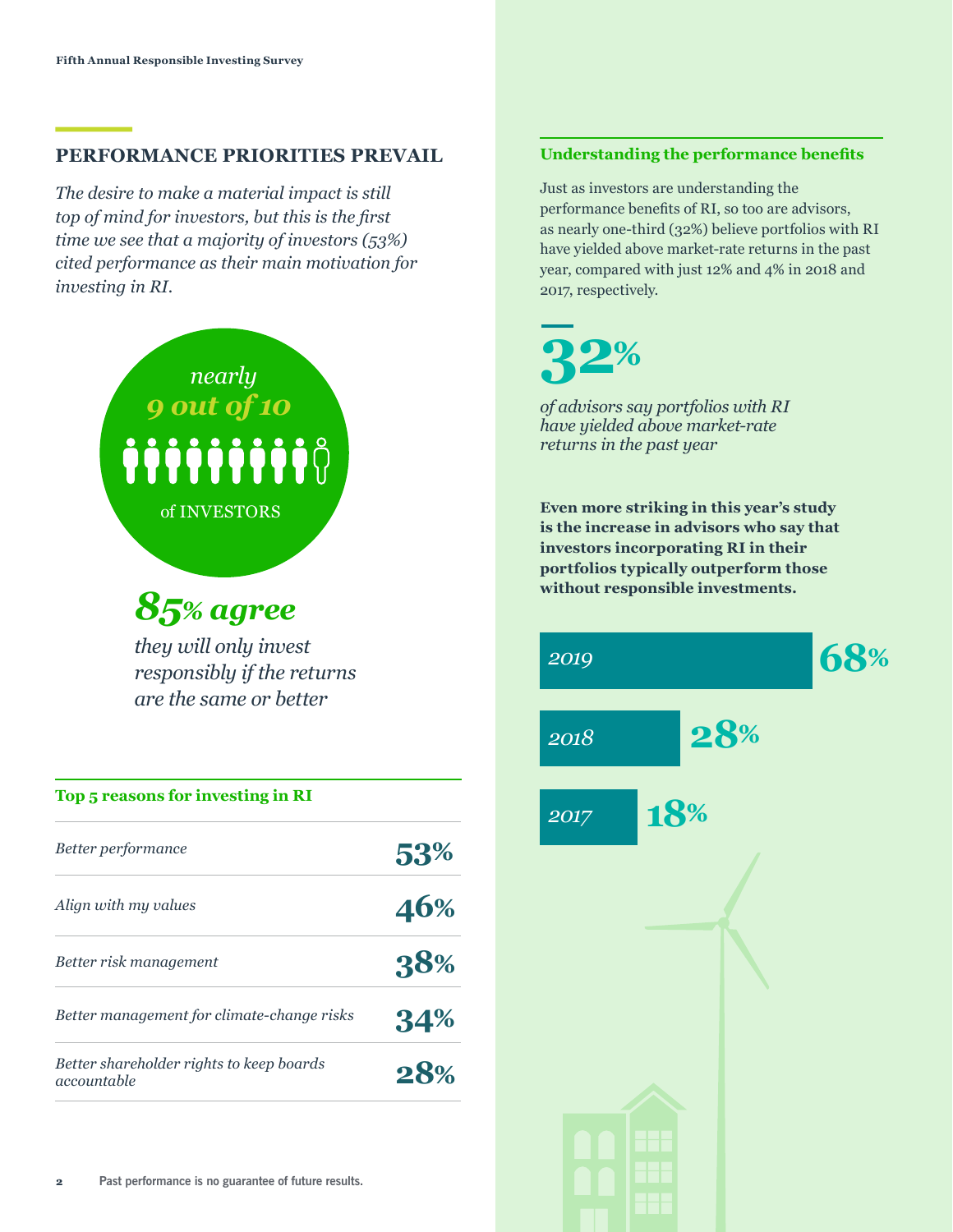# **INVESTORS SAY COMPANIES HAVE A RESPONSIBILTY TO SAFEGUARD THE ENVIRONMENT**

When it comes to the state of the environment, nearly all investors feel that companies should be taking an engaged and proactive approach.

# **When asked about their attitudes about companies' management and the environment, investors said:**

*It's absolutely essential for companies to actively manage against the risk of pollution, spills or other disasters* **89%**

*A toxic spill or other environmental catastrophe can have a devastating impact on a company's stock value* **88%**

*Companies need to act now to mitigate the risks of climate change to their operations* **80%**

*Companies are risking their future if they fail to plan for a low-carbon economy* **75%**

#### **Making a difference still matters to investors**

While performance and risk management are important to investors, the majority still want to make a positive impact on society and the environment through their investment choices, something that has increased in importance in recent years.

#### **In our survey:**



*indicate that they want their investments to advance environmental sustainability*

## **RISK REDUCTION RESONATES**



*Say superior risk management is the top reason why their high-net-worth clients invest in RI*

> **79%** *increasing from last year*



*Say it is their top reason for investing in RI*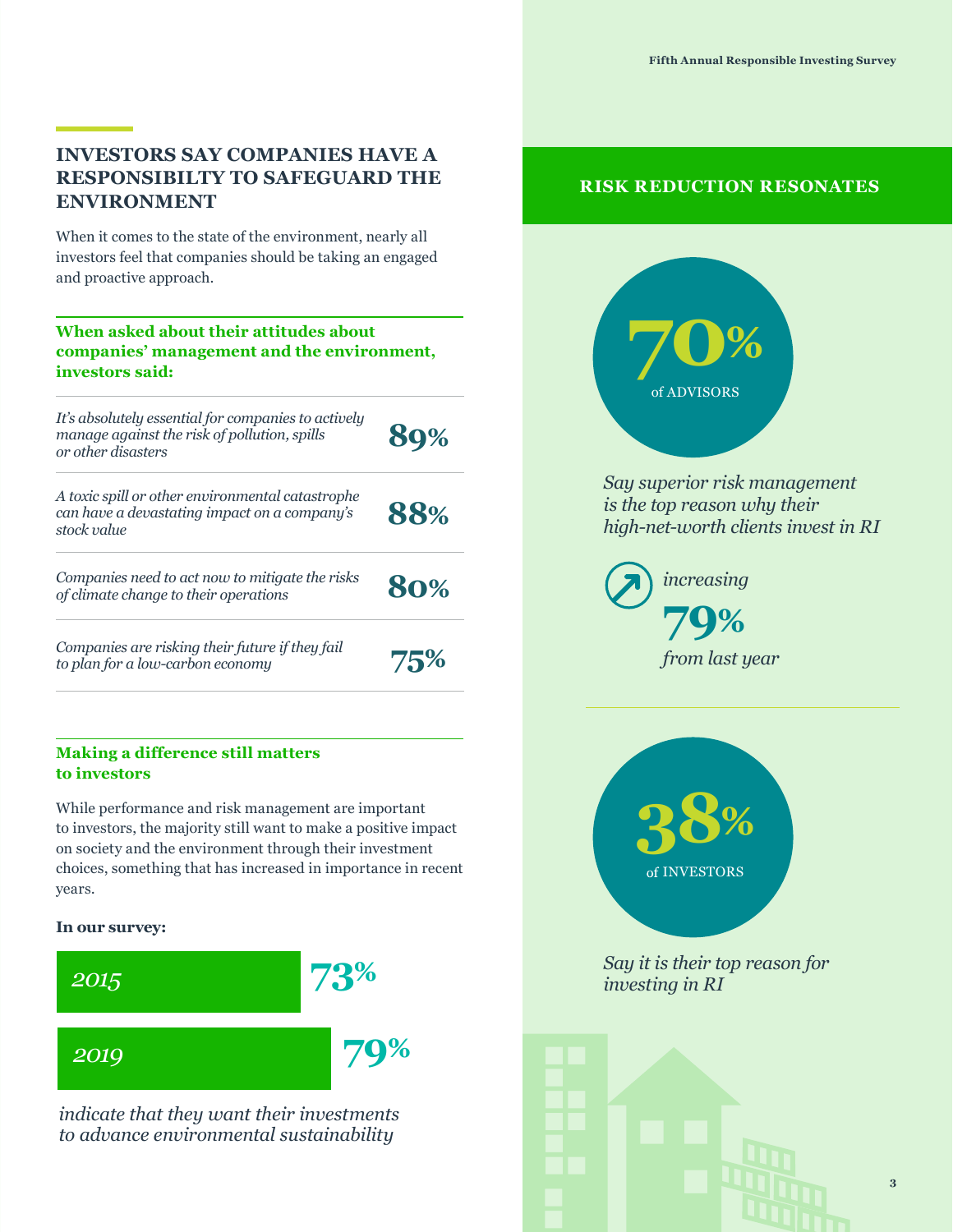#### **GOVERNANCE GAINS GROUND**

*Companies have always had an important role to play in society, but with the rapid spread of the coronavirus roiling global markets, companies' practices and abilities to handle such a significant crisis are drawing attention. Corporate governance, which represents the "G" in ESG, is defined as the diversity, sustainability and equity associated with a company's corporate structure and board.* 

While investors in our survey seem somewhat more partial to the E and S in E-S-G (48%) versus the G (13%), our results show that many are interested in issues related to governance, perhaps even if they didn't necessarily realize it.

#### **Even before the pandemic hit, a large majority of the investors we surveyed agreed that:**

| Shareholders should exercise greater vigilance and<br>control over major company decisions, especially if<br>they personally benefit managers and directors | 87% |
|-------------------------------------------------------------------------------------------------------------------------------------------------------------|-----|
| Companies need to enact more policies to make<br>them more accountable to shareholder concerns                                                              | 91% |
| Diverse points of view in the boardroom lead<br>to better stock performance                                                                                 | 84% |
| Companies with strong governance practices<br>can reduce risk                                                                                               | 83% |
| Companies with strong governance practices<br>make companies more valuable                                                                                  |     |

#### **SOUND GOVERNANCE PRACTICES**

**Investor perception that RI engages in sound governance practices has jumped:** 



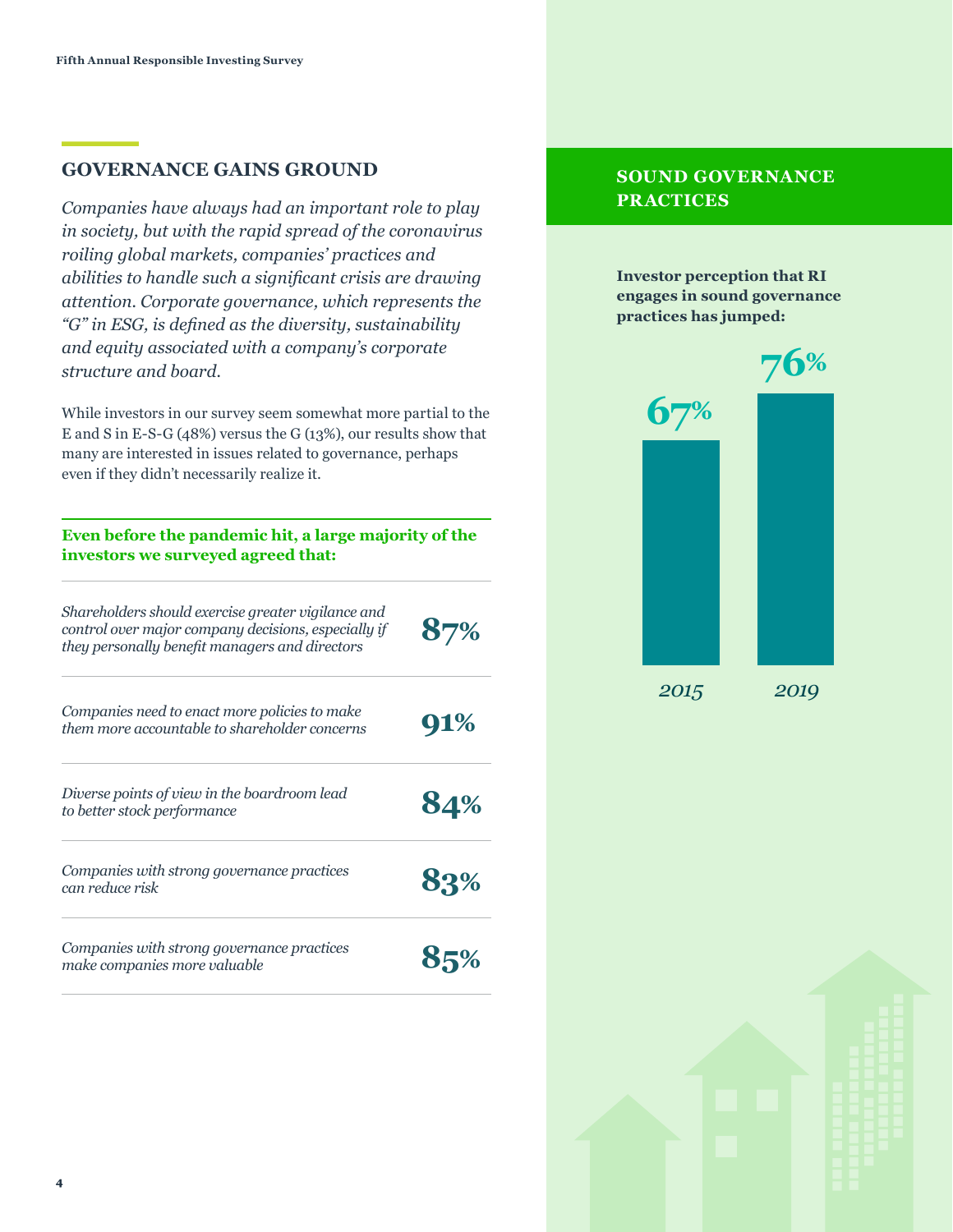#### **NOW TRENDING**

The vast majority of investors feel the country is in need of political and social change, and feel more engaged in current events than five years ago (77%). Investors continue to want to be heard and say that their voices will make a difference, with 82% agreeing that consumer and investor pressure will bring about change faster than waiting for the next election.



*initiated a discussion with their advisors to talk about at least one corporation that has acted badly over the past year*

**Investors are not afraid to broadcast their feelings online in reaction to negative news about a company, with many reporting they have taken at least one of the following actions:** 



### **MORE ENGAGED**

**Advisors are significantly more engaged too, with the number of advisors who actively alert their clients about corporate scandals** 

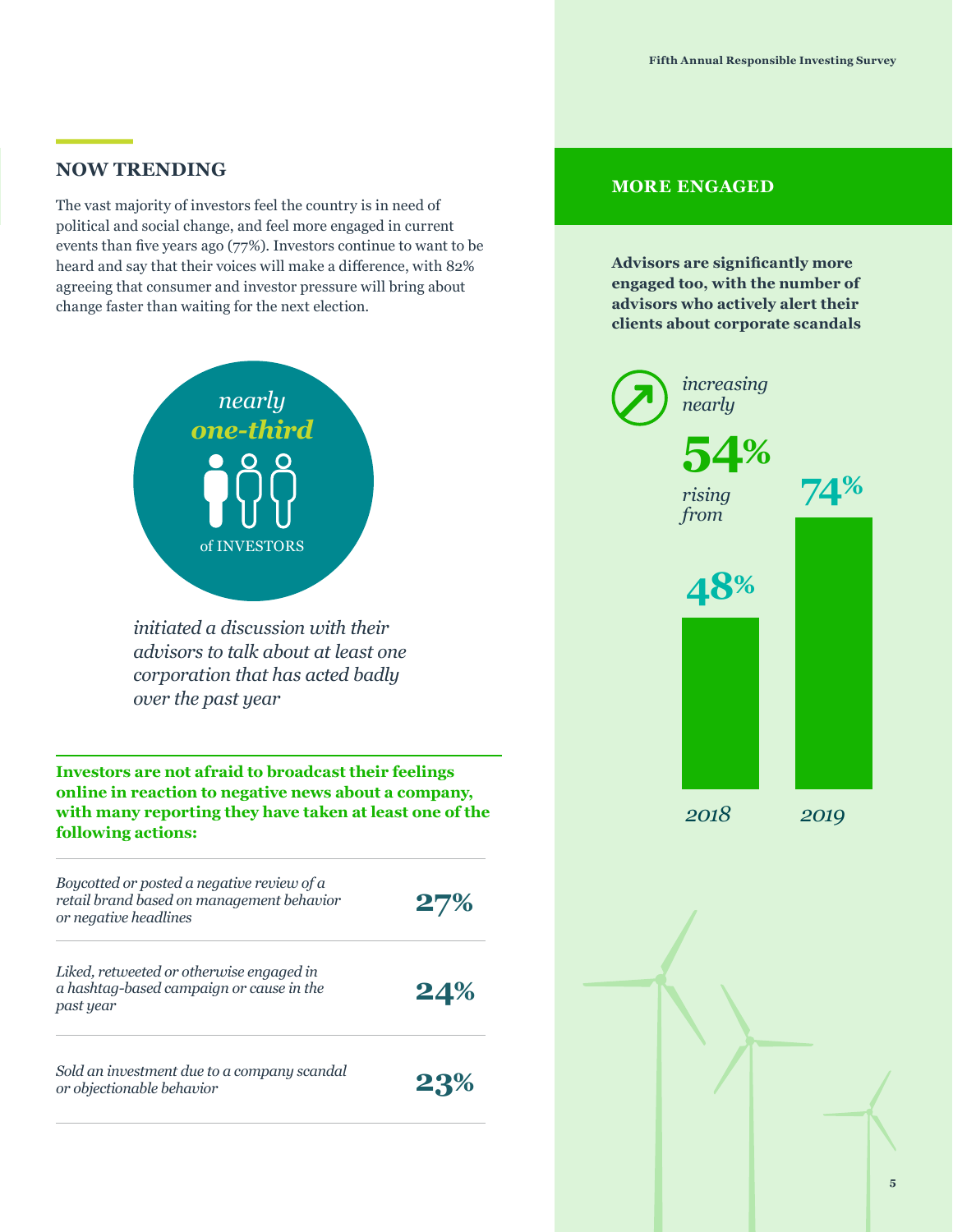# **OPPORTUNITY FOR ADVISORS: BUILDING KNOWLEDGE, BUILDING BUSINESS**

### *Interest in and familiarity with RI are increasing.*

Advisors have noticed that investor interest in responsible investing has been increasing since 2015:



The vast majority of advisors (81%) acknowledge that their clients want strong performance, but there has been a significant shift in their perception of clients' desire to do good.

**The number of advisors who describe their clients as committed to social and environmental causes in their portfolio choices jumped:**





#### **More so than in years past:**

*Advisors make clients aware of RI by raising it as a discussion point during their meetings or conversations*

| (2)65% | up from<br>51% | <i>upfrom</i><br>41% |
|--------|----------------|----------------------|
| 2019   | 2018           | 2017                 |

**These conversations are having a positive impact on investor opinions:** 

**83%**

*Agree that advisors who discuss RI are forward-thinking*

**Discussions about values also have a positive impact with investors:**

*Say talking to their*  **3***in* **5** *say talking to their advisors about their values makes them feel prouder, more loyal and more interested in investing more with them*

**Advisors also seem to be picking up on this trend:** 

**80%** *Report having a deep conversation about values with their clients, which has resulted in clients increasing their investments and loyalty*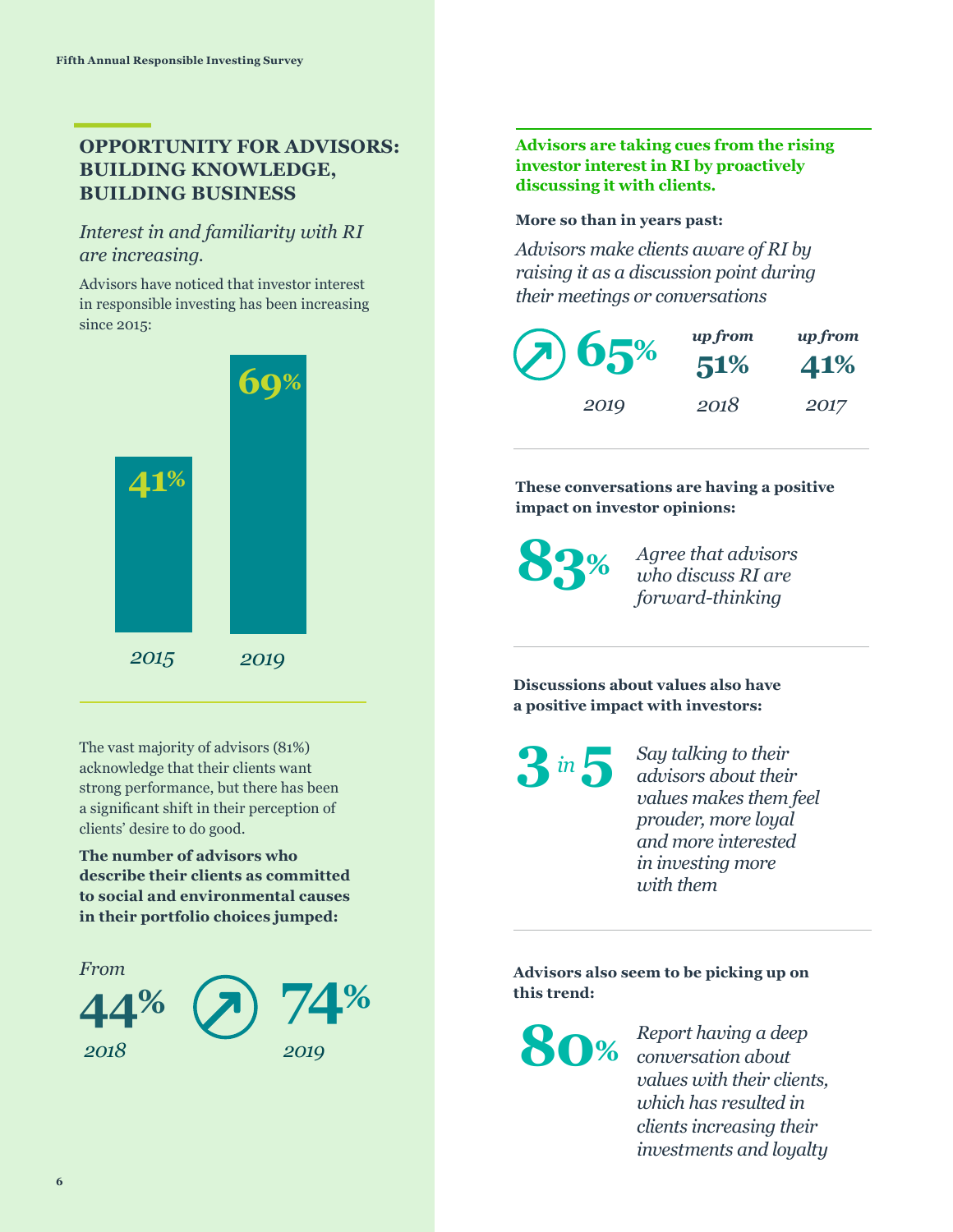# **KNOWLEDGE OF RI IS BUILDING AMONG ADVISORS, BUT CERTAIN CHALLENGES PERSIST**

Today, more than four in five advisors (85%) say they have at least some familiarity with the concept of RI, and strong familiarity has risen sharply, nearly doubling in the past year.

**In 2015, the first year of our survey, only 18% of advisors said they were "very familiar" with RI.** 

*"Very familiar" increased from* 



But while advisors report feeling more familiar with RI and are increasing conversations, they face hurdles when it comes to explaining and implementing RI with clients, even more so than in previous years.

*Some advisors still say they find it challenging to explain RI to investors*



And over half admit to feeling embarrassed talking about RI due to lack of knowledge.

*Not surprisingly, the majority of advisors who say they want to learn more about RI has jumped significantly*



#### **Which generation is leading the way in RI? Spoiler alert: It's not millennials.**

There is one segment of the population that is currently taking the lead in interest in RI. And it might not be who most would think.

Sandwiched between baby boomers and millennials, Gen Xers may sometimes feel like the "forgotten middle child." And while millennials have long held the spotlight in driving awareness of ESG factors in investing, our survey suggests that greater interest in RI is coming from an older slice of the population — Generation X.

#### **When asked which demographic showed the most interest in RI:**



These results suggest that advisors have a huge opportunity to proactively discuss RI with older clients.